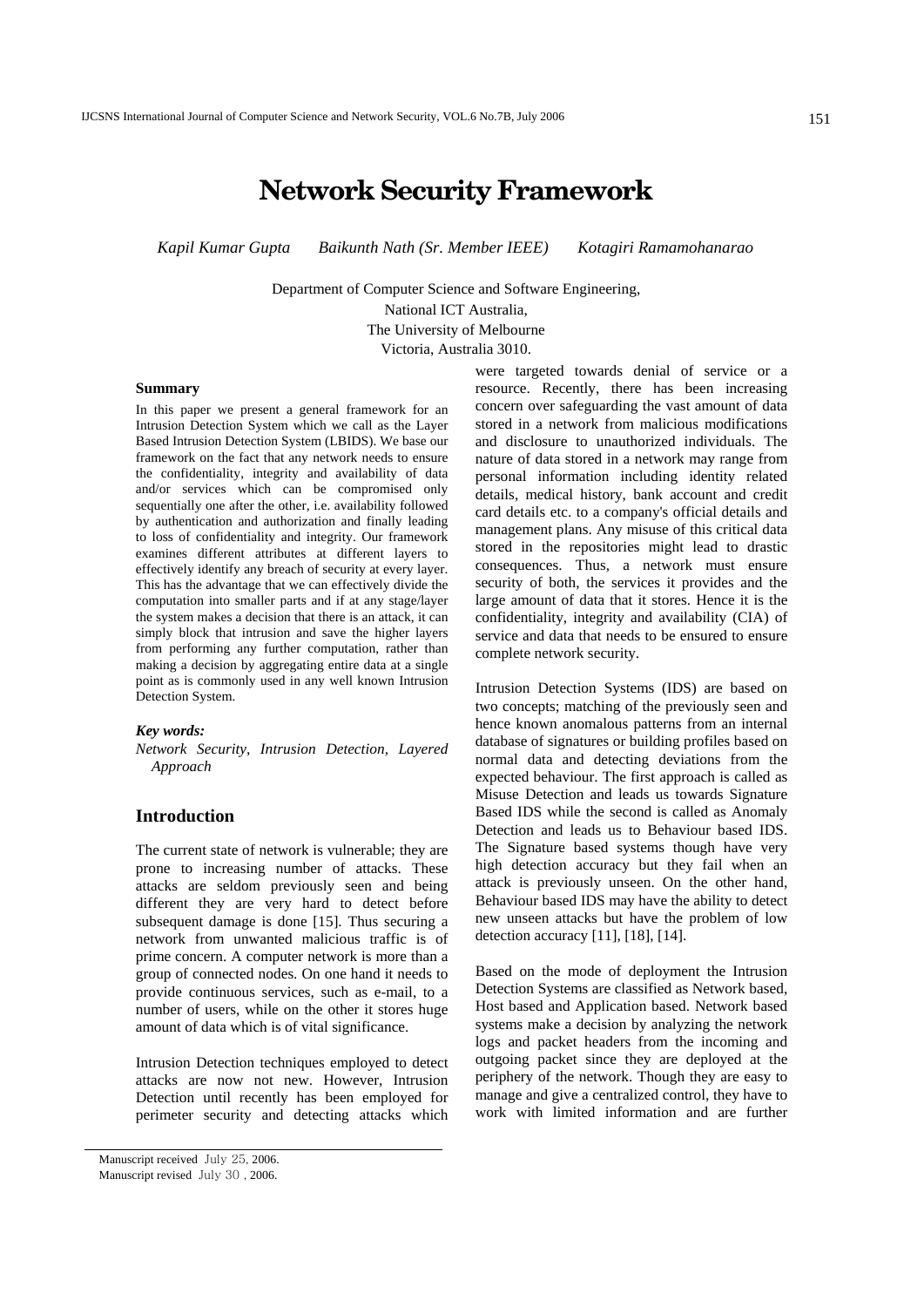constrained in case of encryption and network address translation. Host based systems monitor's individual systems and uses system logs extensively to make any decision. However, they are platform dependent and needs to be monitored at each node separately where they are deployed. [7] provides further comparison of the Network based IDS and Host based IDS. In order to bridge the gap between the detection capabilities of a Network based IDS (NIDS) and a Host based IDS (HIDS), use of both NIDS and HIDS is recommended in practical situations [6]. Further, Application based IDS uses application logs as their data sources and can provide maximum security. Since all the modes of deployment of IDS differ in their input they have different detection capabilities. Finally, the Distributed Intrusion Detection Systems (DIDS) are also possible which can be of two types. They are either a cooperative approach between the HIDS, NIDS and a central server where the central server makes any decision on the information provided by the cooperating IDS or are a group of stand alone separate IDS alerting neighbors when one IDS discovers any attack, hence sharing the knowledge of attack within the entire network. Both the approaches in the DIDS suffer from some problems. The first type of DIDS have the problem that the central server is a single point that makes any decision for every cooperating system and hence it has lot of data to be processed and is very difficult to be online. While, in the second type of DIDS discussed above, each system (NIDS or HIDS) is a separate identity and simply tells its neighbor that it discovered an attack. It is well known that to secure a network, we should use a combination of NIDS, HIDS or a DIDS, but the question that we are addressing here is; can we have a single system that is strong enough to analyze all the relevant data as well as minimize the amount of computation required and still is highly accurate in terms of detection accuracy.

The paper is organized as follows: In Section 2 we discuss the motivation for our framework followed by related work in Section 3. We discuss our proposed framework in Section 4 and finally conclude in Section 5.

# **2. Motivation for our Framework**

Current systems consider availability, privacy (or confidentiality) and integrity in isolation of each other. However, we believe that all the three are related and hence can not be treated as separate problems. Based on this we introduce the concept of LBIDS, which is not a group of IDS cooperating together as in case of a Distributed IDS, but is a self contained single system which tries to identify the anomalies by a series of tests in succession. This would have the advantage of reducing the computation and increasing the detection accuracy. This is attributed to the fact that once an anomaly is detected at a layer, it saves the computation required by subsequent layer(s) by simply blocking it at the point of identification. Detection accuracy can be increased as the features that are selected to be evaluated to make any decision at a particular layer are optimized to detect that particular attack category. Hence, on one hand, this gives us the flexibility to include a large number of features and, on the other; it helps to divide these features into few groups or layers so that different features can be used at different layers. Further, we can have a single feature that is significant for detection in more than one layer (which also helps to preserver the correlation between two layers). Since we address the three basic security features together, our framework can address any type of attack category including the unknown or undiscovered attacks. Such a system is essentially based on anomaly detection and is an Application based IDS. This is because it is only at the application level, when any semantic information can be obtained from any packet. However, since our system is progressive in nature, it can also be used as a Network or Host based IDS.

# **3. Related Work**

Large amount of work has been done in the area of intrusion detection and a number of techniques including *data mining approaches, clustering, naive Bayesian classifiers, Bayesian networks, hidden Markov models, decision trees, artificial neural networks, support vector machines, genetic algorithm, agent based approaches* and many others have been described in order to detect intrusion. We describe these techniques here particularly with regards to the data they analyze before they label any event as intrusion.

Data mining based approaches for Intrusion Detection are based on building classifiers based on discovering relevant patterns of program and user behaviour. Association rules [8] and frequent episodes are used to learn the record patterns that describe user behaviour [20], [21]. Data mining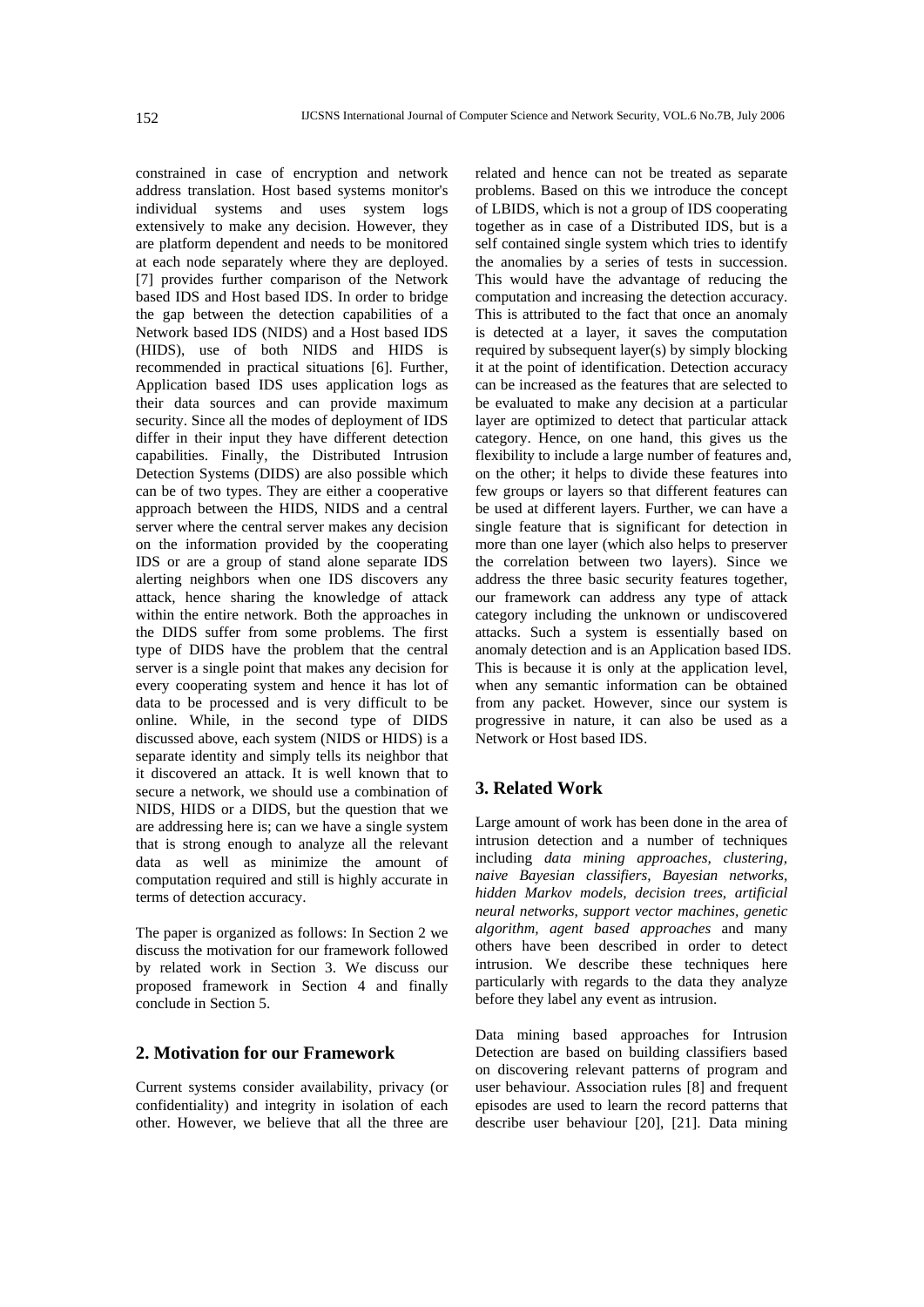approaches can deal with symbolic data and the features can be defined in the from packet and connection details. Thus, mining of features is limited to entry level of the packet and also requires the number of attributes to be large and the records are sparsely populated, otherwise they tend to produce very large number of rules which increases the complexity [5]. Clustering of data has been applied extensively for intrusion detection using various clustering methods including kmeans, fuzzy c-means and many others [23], [25]. However, one of the main drawbacks of clustering techniques is that it is based on calculating the distance between the observations and hence the attributes of the observations must be numeric. Symbolic attributes can not be used for clustering which results in inaccuracy. Naive Bayes classifiers are also proposed in [9], however, they make very strict independence assumption between the attributes [26]. In [17] the Bayesian network is used to remove the threshold and combine the results of individual models to reach a final result. However, they tend to be attack specific and build a decision network based on special features of each attack. Thus, the size of the Bayesian network increases rapidly as the number of features considered increases and the type of attacks modeled increases. Hidden Markov models have also been used in intrusion detection. [28], [12], [27] describes the use of hidden Markov models for modeling the normal sequence of system calls [13] of a privileged process, which can then be used to detect anomalous traces of sequence calls. However, modeling the system calls alone may not always provide accurate classification as in such cases various connection level features are ignored. Further, hidden Markov models are generative models and fail to model long range dependency between the observations. Decision trees [9] have also been used for intrusion detection. The problem with the decision trees is to select the best attribute for each decision node during the construction of the tree. One such criterion is to use the gain ratio as in C4.5. The decision trees suffer from similar problems as the Bayesian networks. The decision trees tend to grow in size and complexity as the number of attributes increases. Decision trees can be easily used for building the misuse detection systems, but, it is very difficult to construct anomaly detection system using decision trees. [10], [24], [22], [29] discusses the use of Artificial Neural Networks for network intrusion detection. Though the neural networks can work effectively with noisy data but they require large amount of data during training and it is often hard to select

the best possible neural network architecture. Support Vector Machines (SVM) which maps real valued input feature vector to higher dimensional feature space through non-linear mapping have been used for detecting intrusions in [22]. The SVM's provide real time detection capability and can deal with large dimensionality of data. However, they are used effectively for binary class classification only. Along with these, other techniques for detecting intrusion includes the use of genetic algorithms and agent based approach including autonomous agents for intrusion detection [2] and probabilistic agent based approach for intrusion detection [3] which are generally aimed at a distributed Intrusion detection system.

The 1999 KDD intrusion detection data set, which is a version of the 1998 DARPA intrusion detection data set prepared and managed by the MIT Lincoln lab, and the system call data set collected at the University of New Mexico have been widely used to report various experimental results on intrusion detection. The DARPA data set presents data as a collection of records where each record presents a summary of a connection or sequence of packets between a specific source and target IP address at certain well defined times [1], while the system call data is the traces of system calls generated by certain selected routines such as sendmail where each trace is just a sequence of system call and its corresponding process id [4].

All the above mentioned techniques for detecting intrusions are primarily targeted at ensuring availability. There are methods in [30], [16], [19] which are meant to ensure confidentiality and integrity of the data stored in databases. They use the database logs either to build the normal user profiles [16], or to extract signatures for detecting known attacks as discussed in [19].

However, to ensure that a network is secure, we need to provide confidentiality and integrity along with availability. As we discuss in the next section, our framework aims at providing all the three (confidentiality, integrity and availability) together in a single system.

# **4. Our Framework**

As discussed in Section 3, either the current systems suffer from a number of drawbacks in terms of detection capability and accuracy or they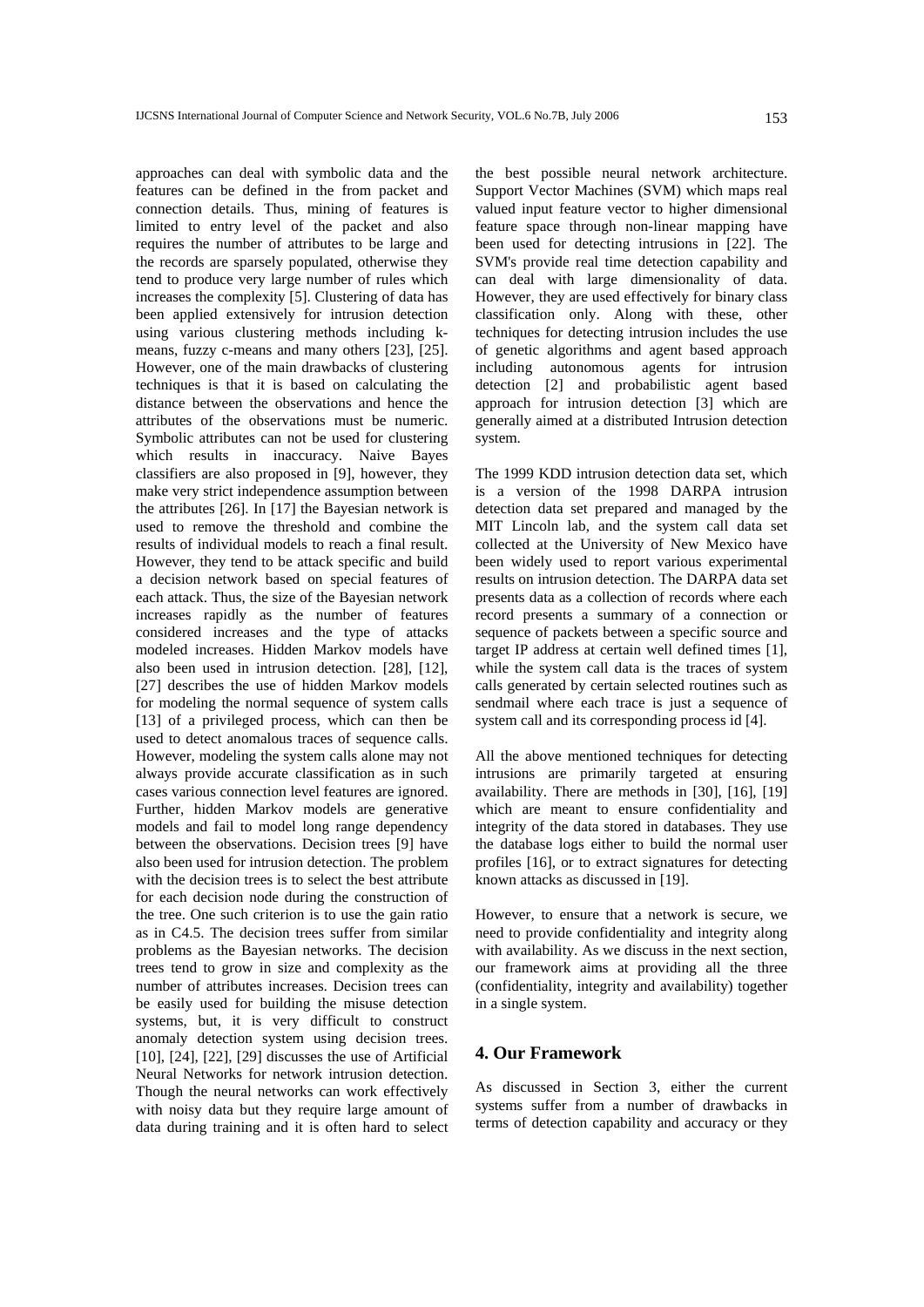are highly specific to addressing a single issue in security. Hence, with the current setup entire network security is far from reachable. We propose a framework for intrusion detection which we call as the LBIDS.

To ensure complete network security i.e. to provide confidentiality, integrity and availability (CIA), we need a system which is both specific in detecting attacks targeted individually at the CIA by selecting only a small set of features which are significant to detection for a particular category, as well as is capable to correlate the results to ensure complete network security. The system not only needs to perform this task with high accuracy but also needs to do it at a stage as early as possible as it reduces the effect of the attack and also reduces the computation required by the system.

Our system is based on the fact that attacks targeted at confidentiality, integrity and availability can be detected individually by selecting different attributes for each of the three. Further, the complexity of the system or the number of features that are significant for detecting attacks for any higher layer may be more than its previous layer as the higher layer can also involve features which are present in the previous layer. For example, in detecting a DoS attack, i.e. in ensuring availability, we might not be interested in the finding out which file was accessed, while this becomes significant when we want to ensure data integrity and privacy. Further, when ensuring data privacy and integrity, we are not only interested in finding which file was accessed but we also need to take care of the user permissions and access pattern of any user or group. Hence, since the very nature of the CIA is different we need to evaluate different set of features to effectively discover attacks at different layers. Further, it seems very logical that a file cannot be modified unless it is available. We also believe that availability, confidentiality and integrity can be compromised only sequentially, though it is not necessary for one to be a prerequisite for the other, i.e. confidentiality can be attacked even though there is no attack on availability. Thus, before a file is read or written, we make sure that it is free from a DoS attack or attack on confidentiality.

In order to label an event as normal or as an attack the current intrusion detection systems either reduce the number of features considered to make any decision, thus compromising the detection capability of the system, or make use of many such

features making the system very complex and nonincremental.

To reduce system complexity and to make the system incremental, i.e. making the system respond to whatever information is available at the current instant, and thus avoiding any decision making only at the last stage, we propose a layered intrusion detection system. Hence, we split our system into a number of sequential overlapping layers, which we discuss next, where each layer evaluates certain specific features which are significant for detecting attacks targeted at that particular layer. Since, we have divided our system into a number of layers, each layer can result in detecting attacks with high accuracy as it considers all the features necessary for detection at that layer and at the same time it requires minimum effort as the over all detection is divided between number of layers. Further, each next layer in the system uses a set of features which is a combination of some selected features from the previous layer, though it leads to redundancy but is required to link the adjacent layers, and other unique features which are significant to that particular layer.

### 4.1 Description of Layers

We propose a three layer system to ensure complete security viz. availability, confidentiality and integrity, each layer corresponding to one aspect of security. The layers are sequential and overlapping i.e. layer one followed by layer two followed by layer three, where each layer has some unique features and some features from its previous layers. This ensures that each layer is stand alone and is able to effectively block the type of intrusion which it is meant to block. Sharing of some features from previous layers is necessary to ensure that the layers are linked together. This is important because as we move to any higher layer, various semantic features needs to be related to the non-semantic features such as connection features to ensure better detection capabilities.

In our proposed framework, the first layer or the connection establishment layer corresponds to the packet level features such as source and destination IP address, number of connections to the host, source and destination port number, user ID etc. and is optimized to detect attacks exploiting the availability aspect such as DoS attacks, probes, etc. The second layer which is the privacy layer ensures data confidentiality and refers to features such as files accessed, data retrieved etc. The third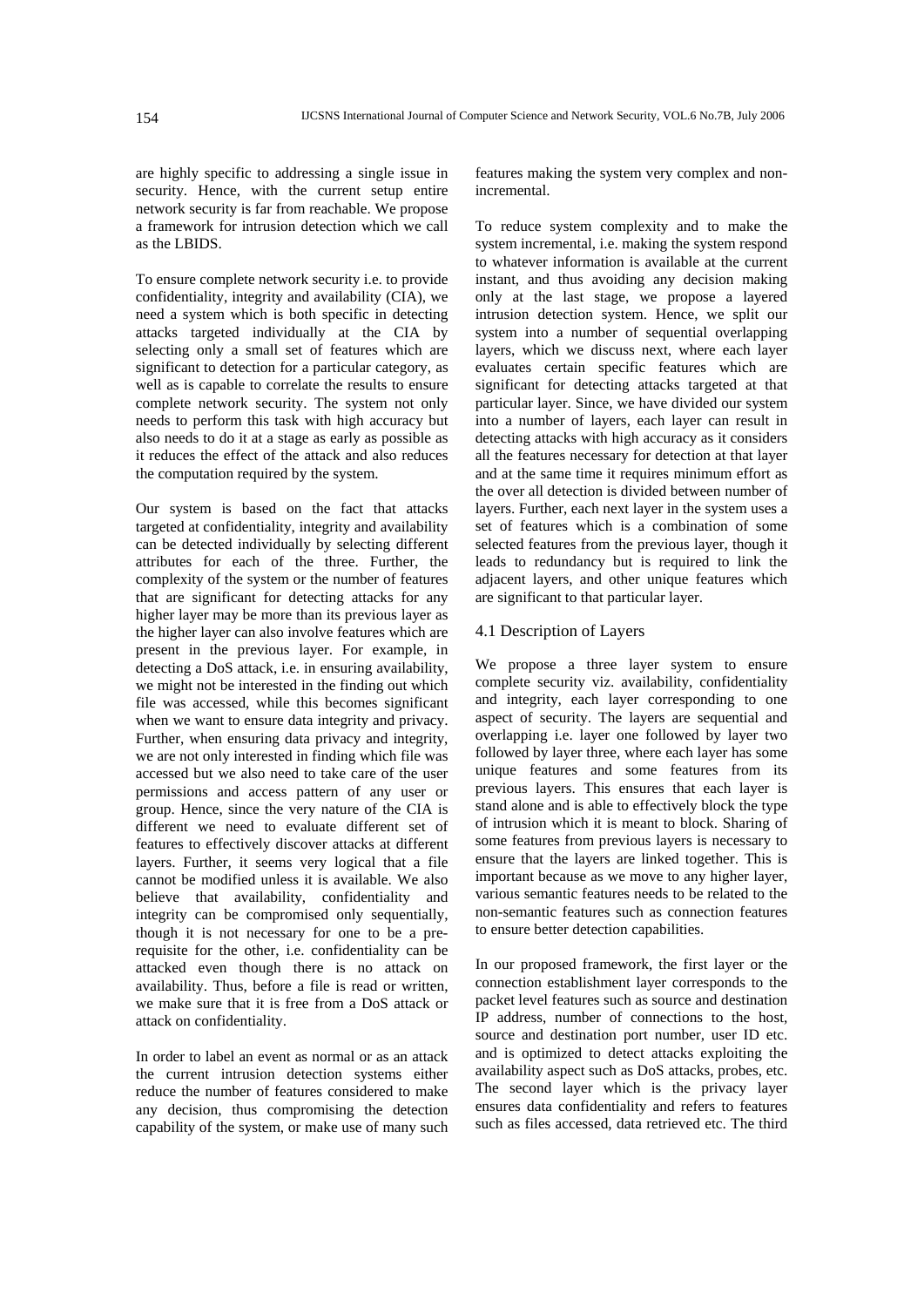layer or the access control layer ensures integrity of data and is more concerned with the file modifications, user privileges etc. and is also the last layer in our proposed architecture of network security. It is worth mentioning that the access

pattern or the privacy layer itself requires some packet level features used in the first layer and so does the access control layer. We represent this layered architecture in Figure 1.



Fig. 1 Layered Approach

#### 4.2 Comparison of our framework

We compare our framework with other current network security frameworks. The task of network security has been mainly confined to the availability aspect, but there are systems that have been implemented to ensure confidentiality, integrity and availability. However, they treat the three security aspects individually and thus results in separate systems for each. In contrast, we consider the three aspects as highly related and propose a single unified framework. Also, the current frameworks, such as the common intrusion detection framework architecture [31], club a number of standalone intrusion detection systems which requires all the standalone systems to understand common language and semantics to interoperate. Our framework on the other hand is based on the three layers, each of which is modeled to ensure availability, confidentiality and integrity sequentially. Our framework is based on ensuring what needs to be preserved rather than protecting from different and unknown kind of attacks.

Our framework has the advantage that it is not specific to any particular type or group of attack as we address the three basic features of security viz. confidentiality, integrity and availability and bind them together in a single system rather than creating different system for ensuring each security aspect. As already discussed our proposed framework is less computational expensive and is incremental to the amount of data that is analyzed, thus, making the approach online, feasible and highly flexible. Further, since the system makes a series of decisions by grouping various layer specific features together our system can be customized for any specific application and can also be used as a stand alone Network or Host based system. Additionally, we can make use of any of the available technique, as discussed in Section 3, for building an effective intrusion detection system. Our framework essentially provides a method that can help to reduce the complexity of the system by simply dividing the task into a sequence of tasks based on the three basic security concept.

## **5. Conclusions and Future Work**

In this paper we proposed a simple yet practical layered approach to intrusion detection/prevention and discussed its various advantages with regards to accuracy and computation. We discussed that such a system would be less computational intensive and more accurate. We are currently evaluating different layers individually and as part of our future work, we plan to implement this framework as a single system. We believe in prevention over cure, as cure may or may not be achieved.

#### **Acknowledgments**

We thank National ICT Australia, Victoria Lab for funding and supporting this research.

#### **References**

- [1] http://kdd.ics.uci.edu//databases/kddcup99/kddcup99. html. KDD Cup 1999 Data: (Last assessed: July 02 2006).
- [2] http://www.cerias.purdue.edu/research/aafid/, autonomous agents for intrusion detection. Online article (Last assessed: July 12 2006).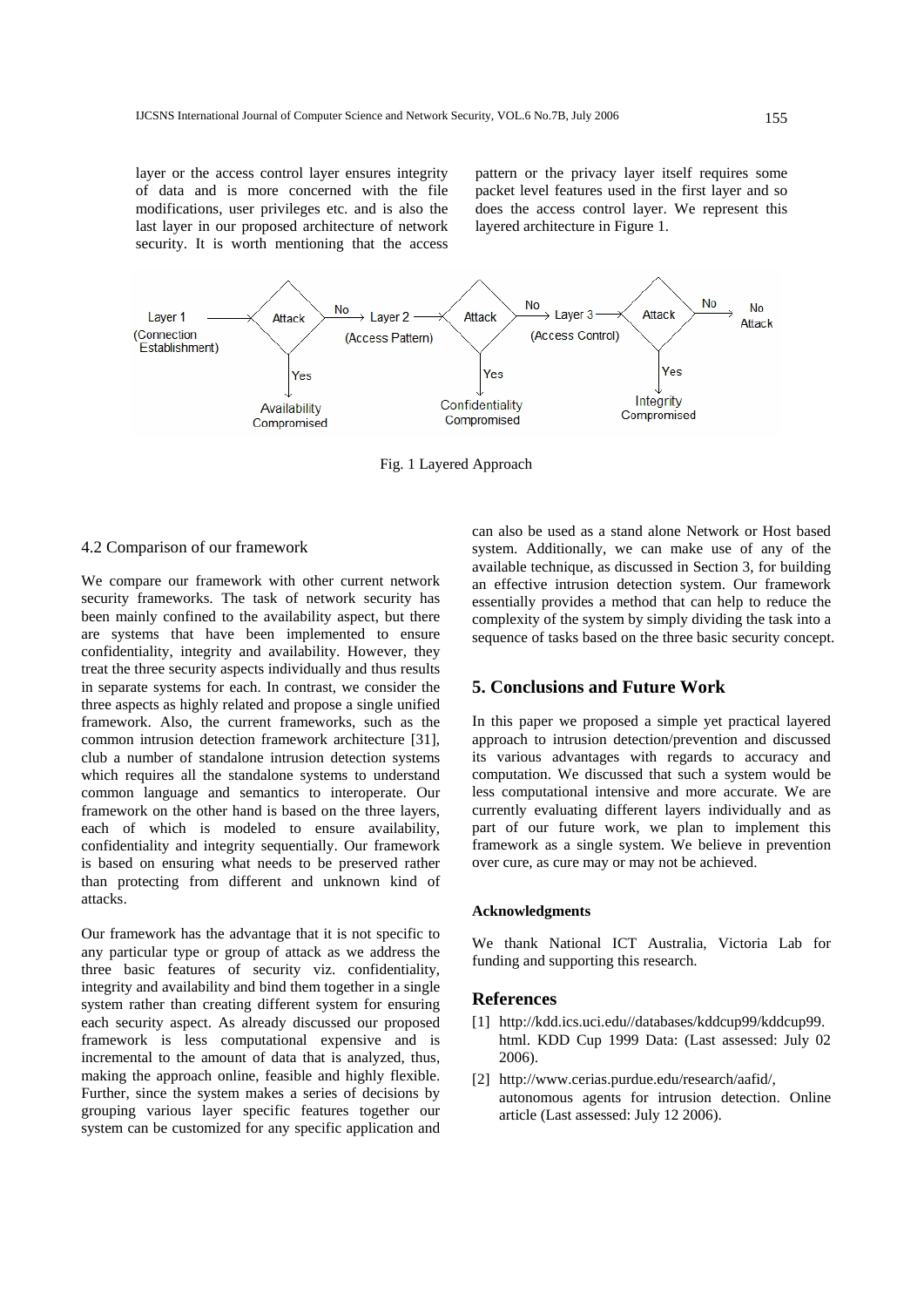- [3] http://www.cse.sc.edu/research/isl/agentIDS.shtml, probabilistic agent based approach for intrusion detection. Online article (Last assessed: July 06 2006).
- [4] http://www.cs.unm.edu/~immsec/systemcalls.htm. Computer Immune Systems: (Last assessed: July 02 2006).
- [5] http://www.dsto.defence.gov.au/publications/2345/DS TO-GD-0286.pdf. Online article (Last assessed: July 06 2006).
- [6] http://www.sans.org/resources/idfaq/host based.php. Online article (Last assessed: July 06 2006).
- [7] http://www.windowsecurity.com/articles/Hids vs Nids Part1.html. Online article: (Last assessed: July 06 2006).
- [8] R. Agrawal, T. Imielinski, and A. Swami. Mining association rules between sets of items in large databases. In Proceedings of the 1993 International Conference on Management of Data (SIGMOD 93), ACM Press, vol(22) Issue 2, 1993, pages 207–216.
- [9] N. B. Amor, S. Benferhat, and Z. Elouedi. Naive bayes vs decision trees in intrusion detection systems. In Proceedings of the ACM symposium on Applied computing, ACM Press, 2004, pages 420–424.
- [10]H. Debar, M. Becke, and D. Siboni. A neural network component for an intrusion detection system. In Proceedings of the IEEE Computer Society Symposium on Research in Security and Privacy, 1992, pages 240–250.
- [11]D. Denning. An intrusion-detection model. IEEE Transactions on Software Engineering, vol. (SE-13), no. (2), 1987, pages 222–232.
- [12]Y. Du, H. Wang, and Y. Pang. A hidden markov models-based anomaly intrusion detection method. In Fifth World Congress on Intelligent Control and Automation, 2004, (WCICA '04), IEEE Press, vol. (5), 2004, pages 4348–4351.
- [13]S. Forrest, S. A. Hofmeyr, A. Somayaji, and T. A. Longstaff. A sense of self for UNIX processes. In Proceedinges of the IEEE Symposium on Research in Security and Privacy, IEEE Computer Society Press, 1996, pages 120–128.
- [14]K. Ghosh. Learning program behavior profiles for intrusion detection. In Proceedings of the 1st USENIX Workshop on Intrusion Detection and Network Monitoring, 1999, pages 51–62.
- [15]K. K. Gupta, B. Nath, K. Rao, and A. Kazi. Attacking confidentiality: An agent based approach. In Proceedings of IEEE International Conference on Intelligence and Security Informatics, Lecture Notes in Computer Science, Springer Verlag, vol. (3975), 2006, pages 285–296.
- [16]Y. Hu and B. Panda. A data mining approach for database intrusion detection. In Proceedings of the 2004 ACM symposium on Applied Computing, ACM press, pages 711–716.
- [17]C. Kruegel, D. Mutz, W. Robertson, and F. Valeur. Bayesian event classification for intrusion detection. In 19th Annual Computer Security Applications Conference, 2003, IEEE Computer Society, pages 14– 23.
- [18]S. Kumar and E. H. Spafford. An application of pattern matching in intrusion detection. In Technical Report CSDTR-94-013, Purdue University, 1994, pages 94–113.
- [19] S. Y. Lee, W. L. Low, and P. Y. Wong. Learning fingerprints for a database intrusion detection system. In 7th European Symposium on Research in Computer Security, ESORICS, Lecture Notes in Computer Science, Springer-Verlag, vol. (2502), 2002, pages 264–279.
- [20]W. Lee and S. Stolfo. Data mining approaches for intrusion detection. In Proceedings of the 7th USENIX Security Symposium, 1998, pages 79–94.
- [21]W. Lee, S. Stolfo, and K. Mok. Mining audit data to build intrusion detection models. In Proceedings of the 4th International Conference on Knowledge Discovery and Data Mining, AAAI Press, 1998, pages 66–72.
- [22]S. Mukkamala, G. Janoski, and A. Sung. Intrusion detection using neural networks and support vectormachines. In Proceedings of the 2002 International Joint Conference on Neural Networks. IJCNN '02, IEEE Press, pages 1702–1707.
- [23]L. Portnoy, E. Eskin, and S. Stolfo. Intrusion detection with unlabeled data using clustering. In ACM Workshop on Data Mining Applied to Security (DMSA 2001). ACM Press, 2001.
- [24]J. Ryan, M. J. Lin, and R. Miikkulainen. Intrusion detection with neural networks. In Advances in Neural Information Processing Systems. MIT Press, 1998.
- [25]H. Shah, J. Undercoffer, and A. Joshi. Fuzzy clustering for intrusion detection. In The 12th IEEE International Conference on Fuzzy Systems (FUZZ '03), pages 1274–1278. IEEE Press, vol. (2) 2003.
- [26]Valdes and K. Skinner. Adaptive, model-based monitoring for cyber attack detection. In Recent Advances in Intrusion Detection (RAID 2000), Lecture Notes in Computer Science, Springer-Verlag, no. (1907), pages 80–92.
- [27]W. Wang, X. H. Guan, and X. L. Zhang. Modeling program behaviors by hidden markov models for